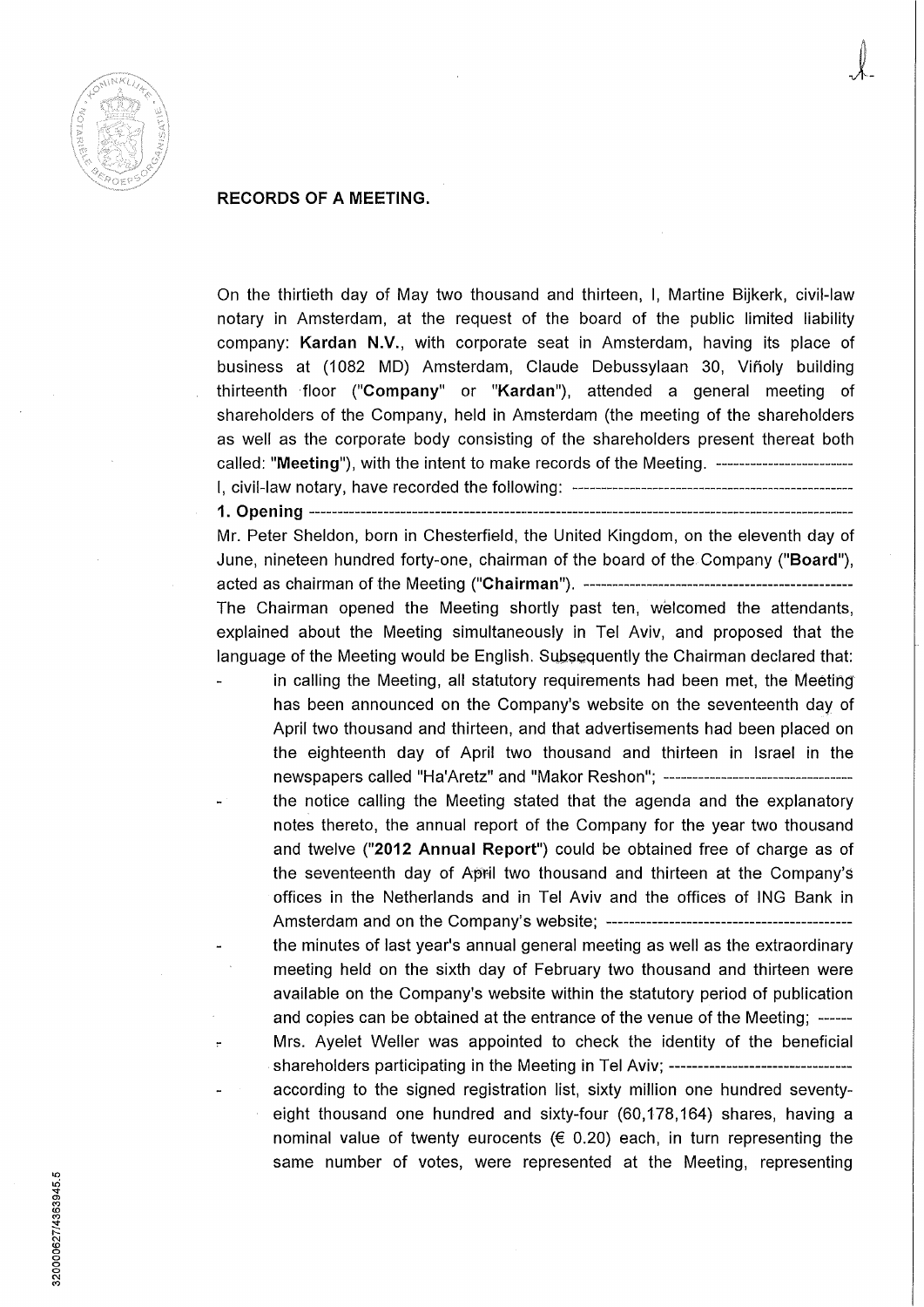

- approximately fifty-three and eight/tenth percent (53.8%) of the issued and outstanding share capital ofthe Company;
- Ernst & Young, the Company's external auditor, represented by Mr. W. van Hoeven, was present at the Meeting.

After making some further practical announcements, the Chairman continued with the following item on the agenda.

**2. Presentation by the CEO on the Company's group activities for the financial year two thousand and twelve and discussion of the report of the Board on the financial year two thousand and twelve.** 

With respect to the Company's group activities for the financial year two thousand and twelve the Chairman gave the floor to the Company's chief executive officer, Mr. Shouky Oren.

Mr. Oren presented the highlights of the Kardan group of companies in two thousand and twelve, the financial developments with respect to the past year, showed a few of the assets and projects of the Kardan group in China, eastern Europe and Africa, and finished his presentation with a short outlook for two thousand thirteen. After Mr. Oren finished his presentation, the Chairman invited the attendants at the Meeting to raise questions relating to the presentation by Mr. Oren. Mr. Stevense (Stichting rechtsbescherming beleggers) raised questions on: ------------

the press releases on negative developments on several of Kardan's projects, and how this will affect Kardan's financial position. Mr. Oren explained that a distinction is to be made between Kardan debt, and debt of its subsidiaries. He explained into more detail the financial implications for Kardan in connection with GTC S.A. (positive cash flow position, however this will not substantially affect Kardan as it is a minority shareholder of GTC S.A.), Galleria Bucharest (which has balance sheet issues as a result of revaluation of real estate but has a positive cash flow), Europark Dalian (negotiations for selling Kardan's share in the project were unexpectedly aborted, which has a negative effect on Kardan's cash flow). — The sale of assets within the group may be considered if necessary from a cash flow point of view.

Mr. Sheldon added that as a listed company Kardan sometimes is obliged to go public with information on projects at a very early stage, as a result of which market expectations may be raised a bit prematurely. The fact that any such project will ultimately not lead to a deal should not necessarily be regarded as a negative development.

the level of occupancy of Kardan's shopping mails. Mr. Oren informed the Meeting that in Bulgaria and Rumania the level of consumer confidence and the consumer willingness to spend money are more relevant than the occupancy level of the shopping mails (which level is, in general, good). China is a different market, people are, by large numbers.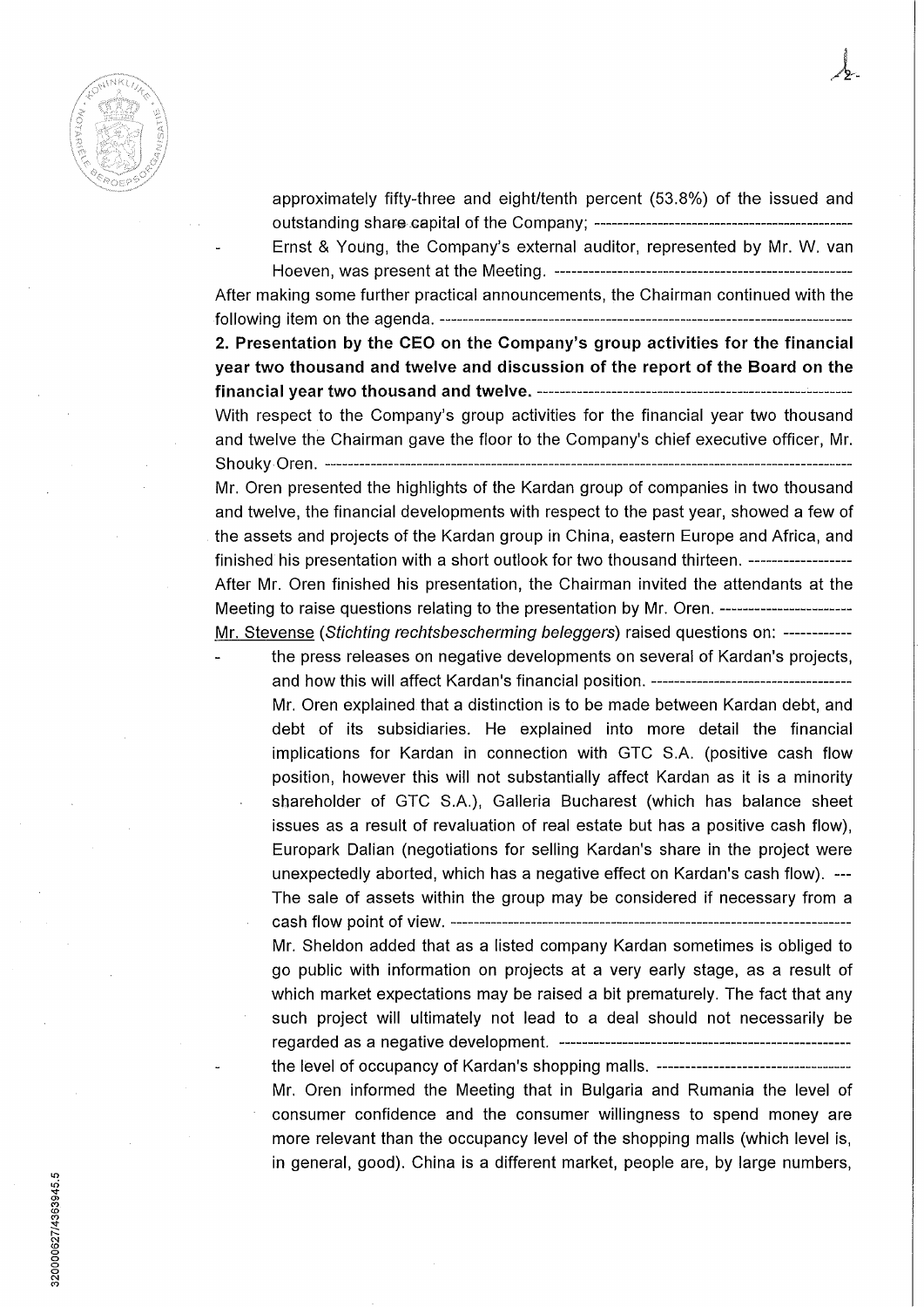

moving from rural areas to cities and the middle class is fast growing as a group; as such it is important for Kardan to be present there. Kardan is relatively small in China but the outlooks are promising. Mr. Rechter mentioned that he was at the opening of the Chengdu shopping mail in China, where during the first eight hours more than thirty thousand visitors were counted.

 $\lambda$  .

**3. Adoption of tfie annual accounts for the financial year two thousand and twelve (the "2012 Annual Accounts")**  There being no further questions, the proposai to adopt the 2012 Annual Accounts was adopted. **4. Dividend poiicy -—** 

The Chairman informed the Meeting that, taking into account the negative results for the past financial year and the commitments of the Company towards its debenture holders not to make dividend distributions until the actual repayment of principal and interest to the debenture holders and in any event not before the publication of the two thousand thirteen annual accounts, the Board has decided not to propose to make any distributions to the shareholders of the Company.

No questions were raised. —

## **5. Corporate Governance**

The Chairman reminded the Meeting of the introduction of the one-tier governance structure implemented in two thousand and twelve, and the appointment of four nonexecutive members of the Board in February two thousand and thirteen. He subsequently invited the attendees to discuss the governance structure and implementation of the Dutch Corporate Governance Code as set out in the relevant chapter of the 2012 Annual Report. No questions were raised. ---------------------------------

## **6. Assessment of external auditor**

The Chairman informed the Meeting that the audit committee of the Board performed a thorough assessment of the Company's external auditor, Ernst & Young in accordance with the Dutch Corporate Governance Code. The audit committee executed the assessment together with executive management of Kardan and with input received from the Company's chief financial officer, making use of extensive questionnaires. The audit committee declared to the Board to be, overall, content with the services provided and with the dedication of the auditor's team. -----------------

Mr. Stevense requested the external auditor to inform the Meeting on the process of verification of the Company's financial statements, in the Netheriands as well as in Israel. Mr. Van Hoeven gave a summary of the work done by Ernst & Young, the level of transparency of Kardan, the systems of control, and the good communication with Kardan management. He declared to be satisfied with the information provided and that he had not come across any issues.

**7. Appointment of the external auditor for the financial year two thousand and thirteen**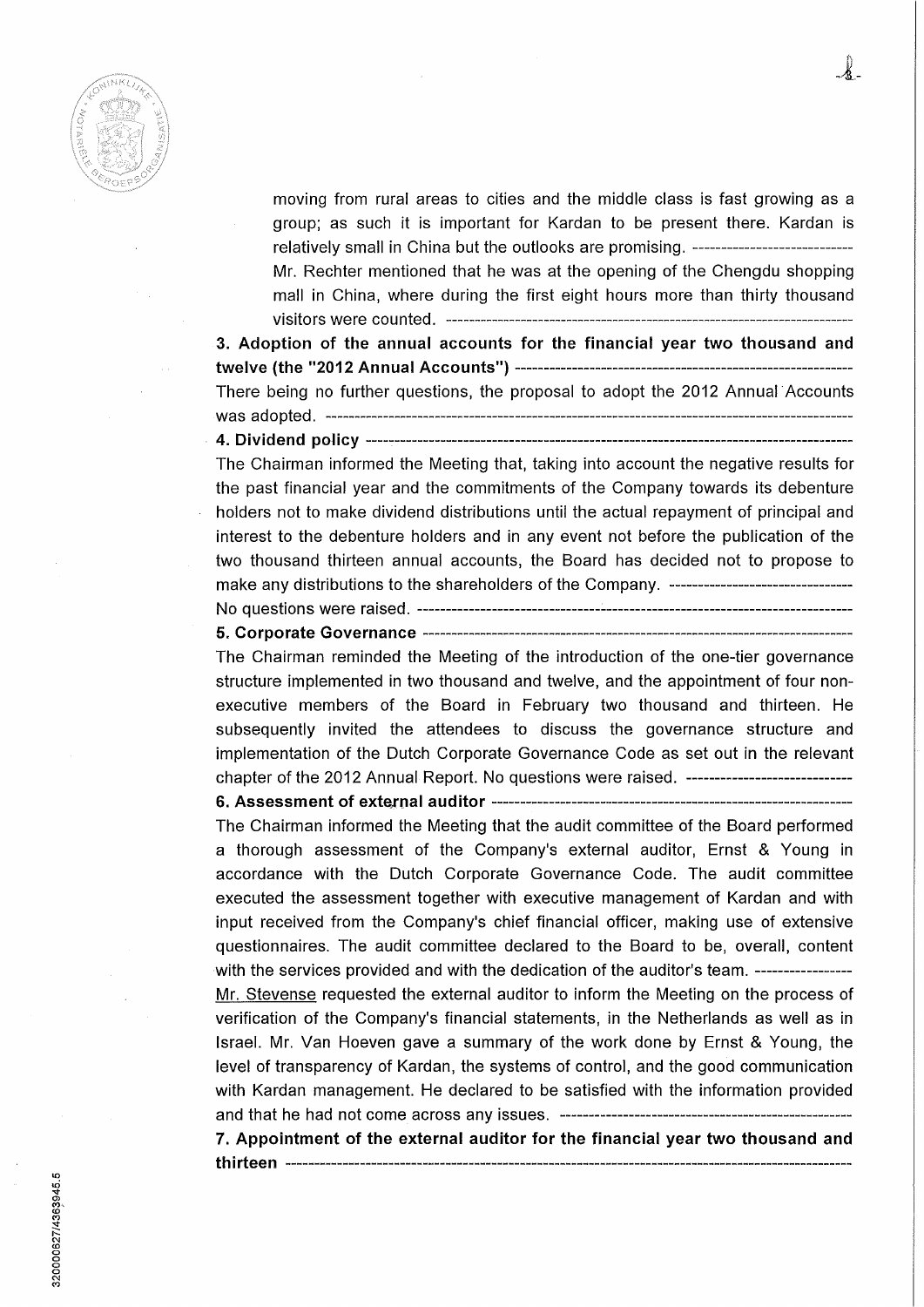

The Board proposed to reappoint Ernst & Young in the Netheriands and in Israel as the external auditors. A question was raised on whether or not the appointment should relate to the financial year two thousand and thirteen and fourteen. The Chairman promised to consider the issue for the agenda for next year's shareholders meeting. There being no other questions, the proposai to reappoint Ernst & Young as the external auditors for the financial year two thousand thirteen was adopted.

**8. Discharge from liability** 

a. Discharge of the members of the Management Board in respect of their management in the period from the first of January two thousand and twelve until the thirty-first of Mav two thousand and twelve.

The Chairman referred to his explanation in previous years on the nature of the Dutch concept of discharge. He noted that discharge is granted to the extent that it is apparent from the 2012 Annual Report or has been otherwise disclosed to the Meeting prior to the adoption of the 2012 Annual Accounts There being no questions the proposai to grant discharge of the members of the Management Board in respect of their management during the period mentioned was adopted. —

b. Discharge of the members of the Supervisory Board in respect of their supervision in the period from the first of January two thousand and twelve until the thirty-first of May two thousand and twelve.

The Chairman noted that discharge is granted to the extent that it is apparent from the 2012 Annual Report or has been othenwise disclosed to the Meeting prior to the adoption of the 2012 Annual Accounts. There being no questions, the proposai to grant discharge of the members of the Supervisory Board in respect of their supervision during the period mentioned was adopted.

c. Discharge of the members of the Board in respect of the exercise of their duties as of the thirty-first day of Mav two thousand and twelve up to and including the thirty-first day of December two thousand and twelve.

The Chairman noted that discharge is granted to the extent that it is apparent from the 2012 Annual Report or has been otherwise disclosed to the Meeting prior to the adoption of the 2012 Annual Accounts. There being no questions, the proposai to grant discharge of the members of the Board in respect of the exercise of their duties during the period mentioned adopted.

**9. Approval of amendment of the service agreement with Kardan Israel Ltd.**  The Chairman explained that it was proposed that the Company enters into an amendment to a service agreement with Kardan Israel Ltd. which has been in place since two thousand and eight. The proposai requires approval of the Meeting adopted with a special general meeting majority as referred to in the Company's articles of association. After a short explanation of the nature of the proposed amendment, the Chairman noted that the proposed amendment has been approved by the Board with a special board majority as required under Company's articles of association, and that the Board found the proposed amendment fair and reasonable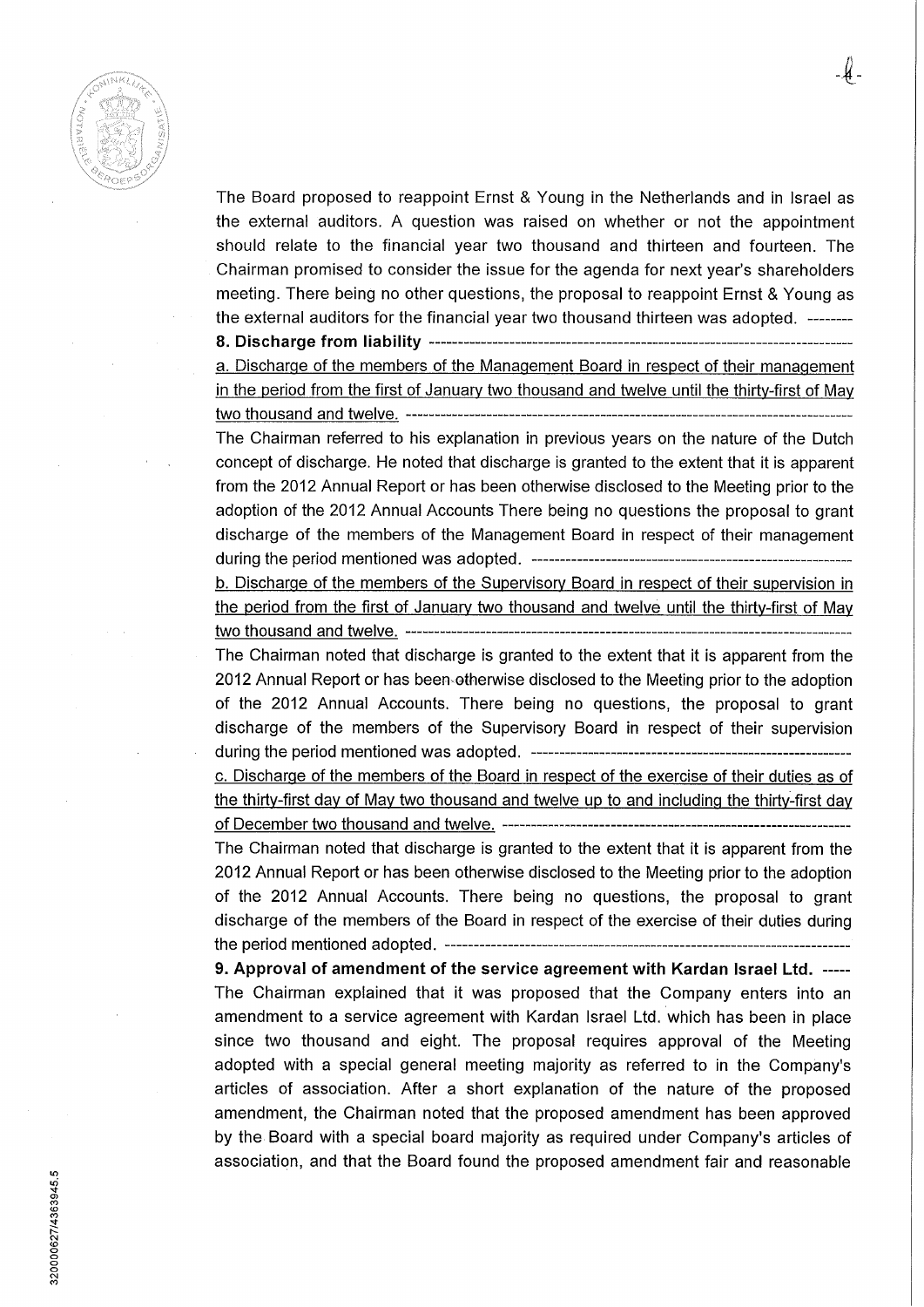

and as such not detrimental to the interest of the Company, and that Mr. Grunfeld, Mr. Rechter and Mr. Schnur had refrained from participation in the Board resolution. - There being no questions, the proposai was adopted.

**10. Authorisation of the Board to resolve to issue shares, to grant rights to subscribe for shares and to restrict or exclude pre-emptive rights**  With respect to these two items, the Chairman noted that in two thousand twelve, the Meeting provided authorization to the Board for a period of five years as of the date of that meeting. In addition, questions were raised by Israëli interested parties on these agenda items, as they do not reflect common practice in Israel. The Board took into account both the term of the existing authorizations and the questions raised, and deemed it unnecessary to have the Meeting vote on these proposals now. As such, the Board decided not to put these items up for voting.

**11. Authorization of the Board to resolve for the Company to acquire its own shares** 

The Chairman proposed to authorize the Board for a period of eighteen months, within the limits of the law and the Company's articles of association, to acquire, on the stock exchange or otherwise in return for payment, shares in the capital of the Company at a price lying between the par value of such shares and one hundred and ten percent of the market vaiue, whereby market value has the meaning as indicated in the notes to the agenda for the Meeting.

There being no other questions, the proposai was adopted. The Chairman added that the Board, given the Company's current liabilities does not intend to make use of this authorization in the coming months uniess required for the execution of current commitments.

**12. Any other business** 

The Chairman invited the attendants of the Meeting to raise other matters, if any. After answering a few question on the financial calendar included in the 2012 Annual Report and on the reappointment scheme of the members of the Board, the Chairman thanked the attendants for their presence.

**13. Closing** 

There being no further questions the Chairman closed the Meeting at eleven hours and forty minutes.

The votes at the Meeting were cast as laid down in the list attached to these records. In order to proof his approval of the minutes of the Meeting, the Chairman will sign this deed.

THIS DEED,

is executed in Amsterdam on the twenty-seventh day of August two thousand and thirteen.

After the substance of this deed, and thereupon an explanation, had been communicated to the Chairman, he declared that he had taken cognizance of its contents and was in agreement therewith and with its limited reading.